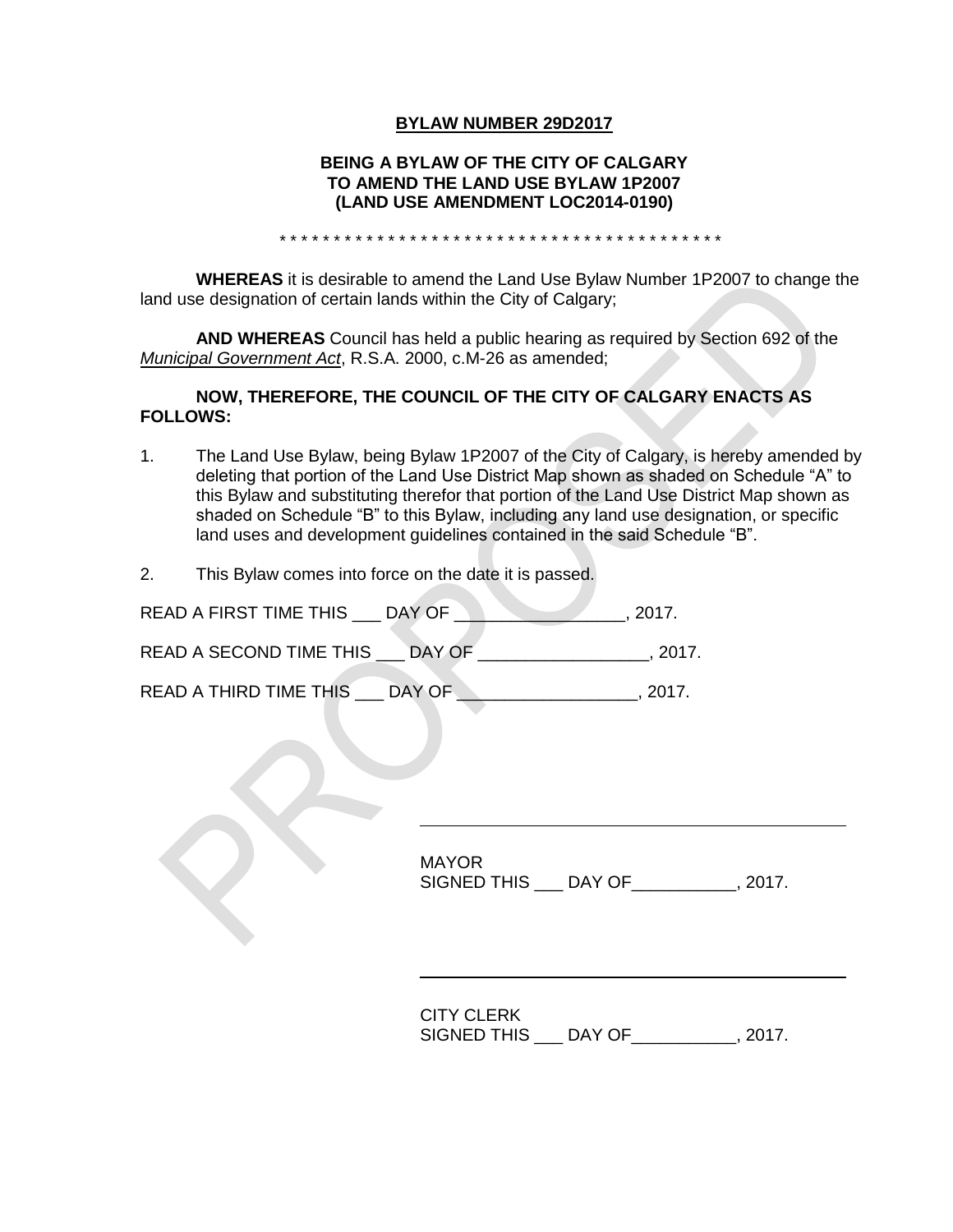# **SCHEDULE A**

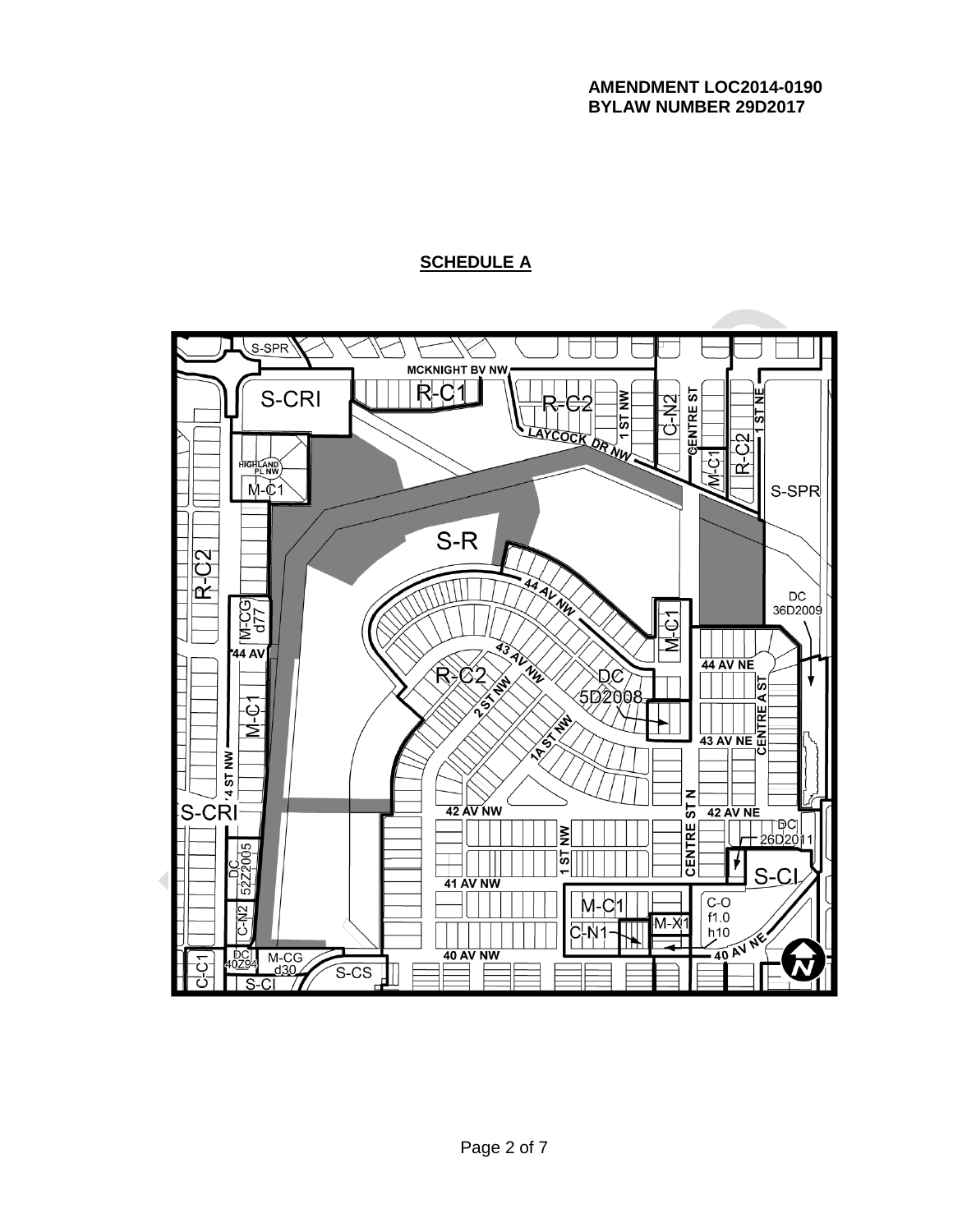### **AMENDMENT LOC2014-0190 BYLAW NUMBER 29D2017**

# **SCHEDULE B**

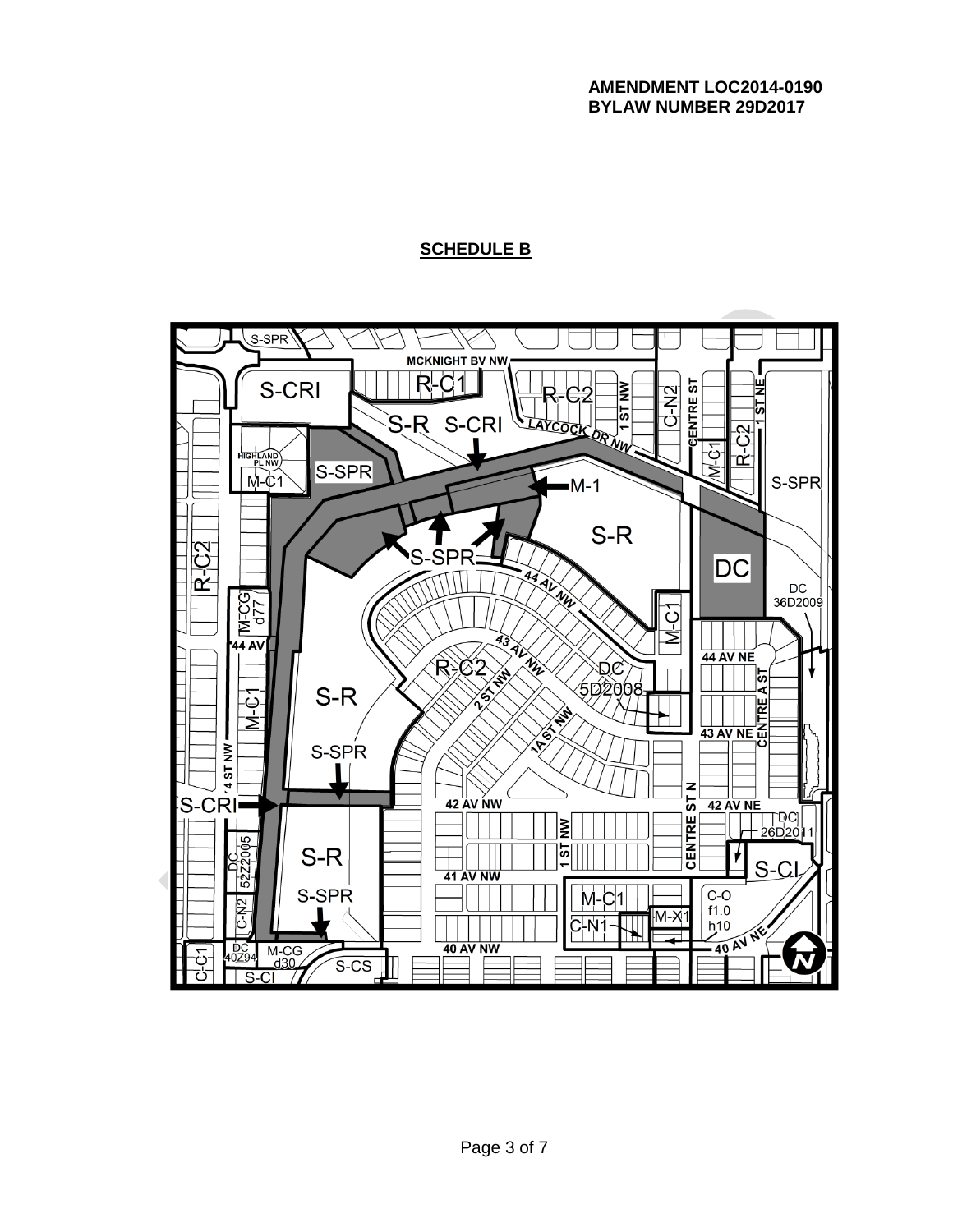## **AMENDMENT LOC2014-0190 BYLAW NUMBER 29D2017**

# **DC DIRECT CONTROL DISTRICT**

### **Purpose**

**1** This Direct Control District is intended to:

- (a) provide for a combination of a mixed-use and *street* oriented *development*; and
- (b) provide a *building* form with opportunity for store fronts along a continuous block face.

### **Compliance with Bylaw 1P2007**

**2** Unless otherwise specified, the rules and provisions of Parts 1, 2, 3 and 4 of Bylaw 1P2007 apply to this Direct Control District.

### **Reference to Bylaw 1P2007**

**3** Within this Direct Control District, a reference to a section of Bylaw 1P2007 is deemed to be a reference to the section as amended from time to time.

## **Permitted Uses**

**4** The *permitted uses* of the Commercial – Corridor 1 (C-COR1) District of Bylaw 1P2007 are the *permitted uses* in this Direct Control District.

#### **Discretionary Uses**

**5** The *discretionary uses* of the Commercial – Corridor 1 (C-COR1) District of Bylaw 1P2007 are the *discretionary uses* in this Direct Control District.

## **Bylaw 1P2007 District Rules**

**6** Unless otherwise specified, the rules of the Commercial – Corridor 1 (C-COR1) District of Bylaw 1P2007 apply in this Direct Control District.

## **Floor Area Ratio**

- **7 (1)** The minimum *floor area ratio* is 0.8.
	- **(2)** The maximum *floor area ratio* is 5.0.

## **Building Height**

- **8 (1)** Unless otherwise referenced in subsections (2) and (3), the maximum *building height* is 52.0 metres.
	- **(2)** Where a *parcel* shares a *property line* with a *street* the maximum *building height* is: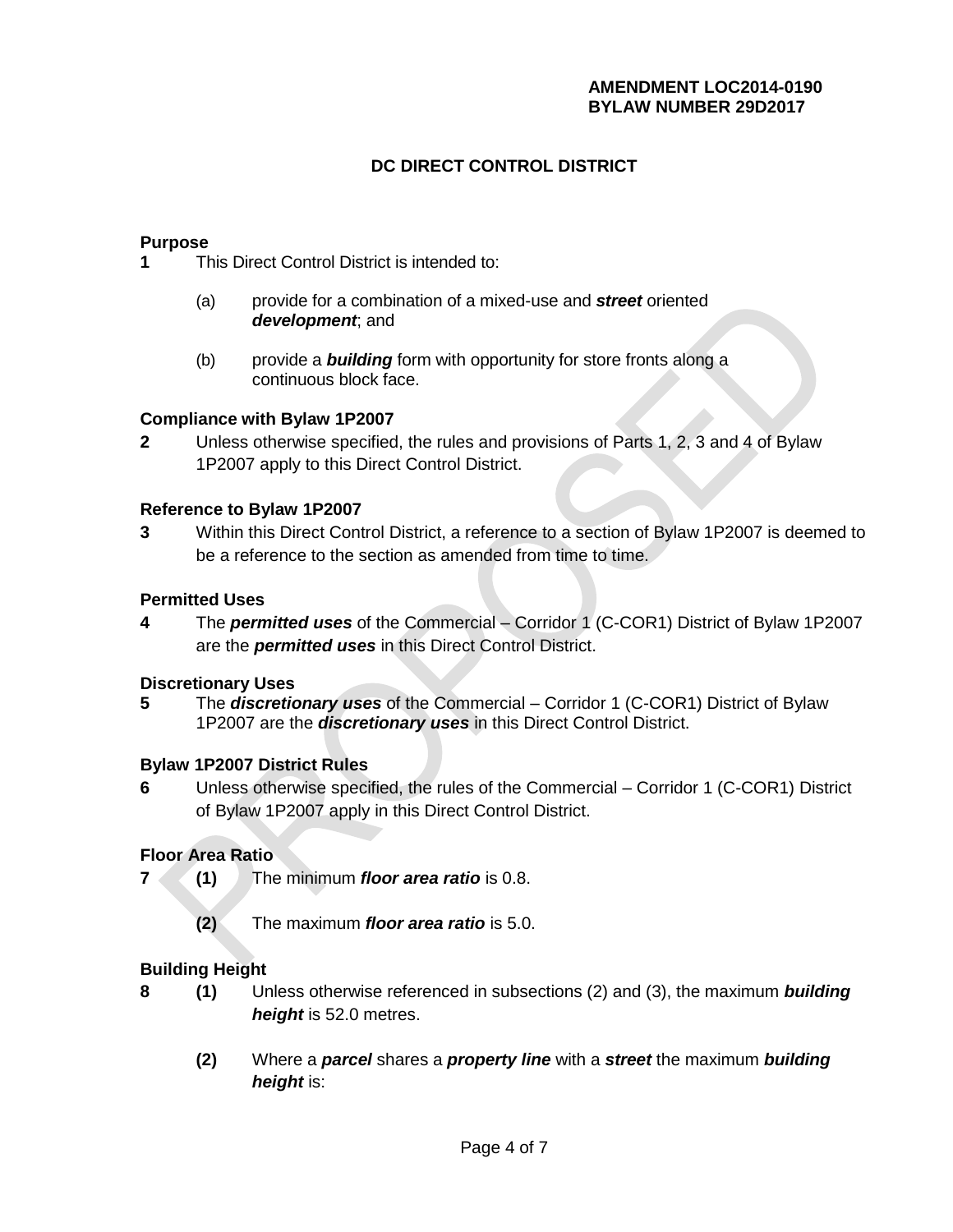- (a) 10.0 metres measured from *grade* within 3.0 metres of that shared *property line*; and
- (b) 52.0 metres measured from *grade* at a distance greater than 3.0 metres of that shared *property line*.
- **(3)** Where a *parcel* shares a *property line* with a *lane* or another *parcel*, the maximum *building height* referenced in subsection (1) is reduced to 20.0 metres measured from *grade* within 6.0 metres of that shared *property line*.

# **Building Orientation**

- 
- **9 (1)** The main *public entrance* to each *building* must face the *property line* shared with a *street*.
	- **(2)** Every *use* with any portion of its floor area located on the floor closest to *grade*  must have an individual, separate and direct access to *grade*.
	- **(3)** *Motor vehicle parking stalls* and *loading stalls* must not be located between a *building* and a *street*.

# **Building Façade**

- **10 (1)** The length of the *building* façade that faces a *street* must be a minimum of 60.0 per cent of the length of the *property line* it faces.
	- **(2)** The massing of a *building* taller than 20.0 metres must step back a minimum of 3.0 metres from the front façade. The step back must occur within the first 16.0 metres of the *building height*.

## **Vehicle Access**

**11** Vehicle access to the *parcel* from Centre Street must align with the intersection of Centre Street and Highland Drive.

# **Dwelling Unit Requirement**

- **12 (1)** Unless otherwise referenced in subsection (2) a *building* must contain **Dwelling Units**.
	- **(2)** A *building* may contain **Assisted Living** in place of **Dwelling Units**.

## **Use Area**

**13** There is no maximum *use area*.

# **Location of Uses within Buildings**

**14 (1)** The following *uses* must not be located on the ground floor *adjacent* to a *street*: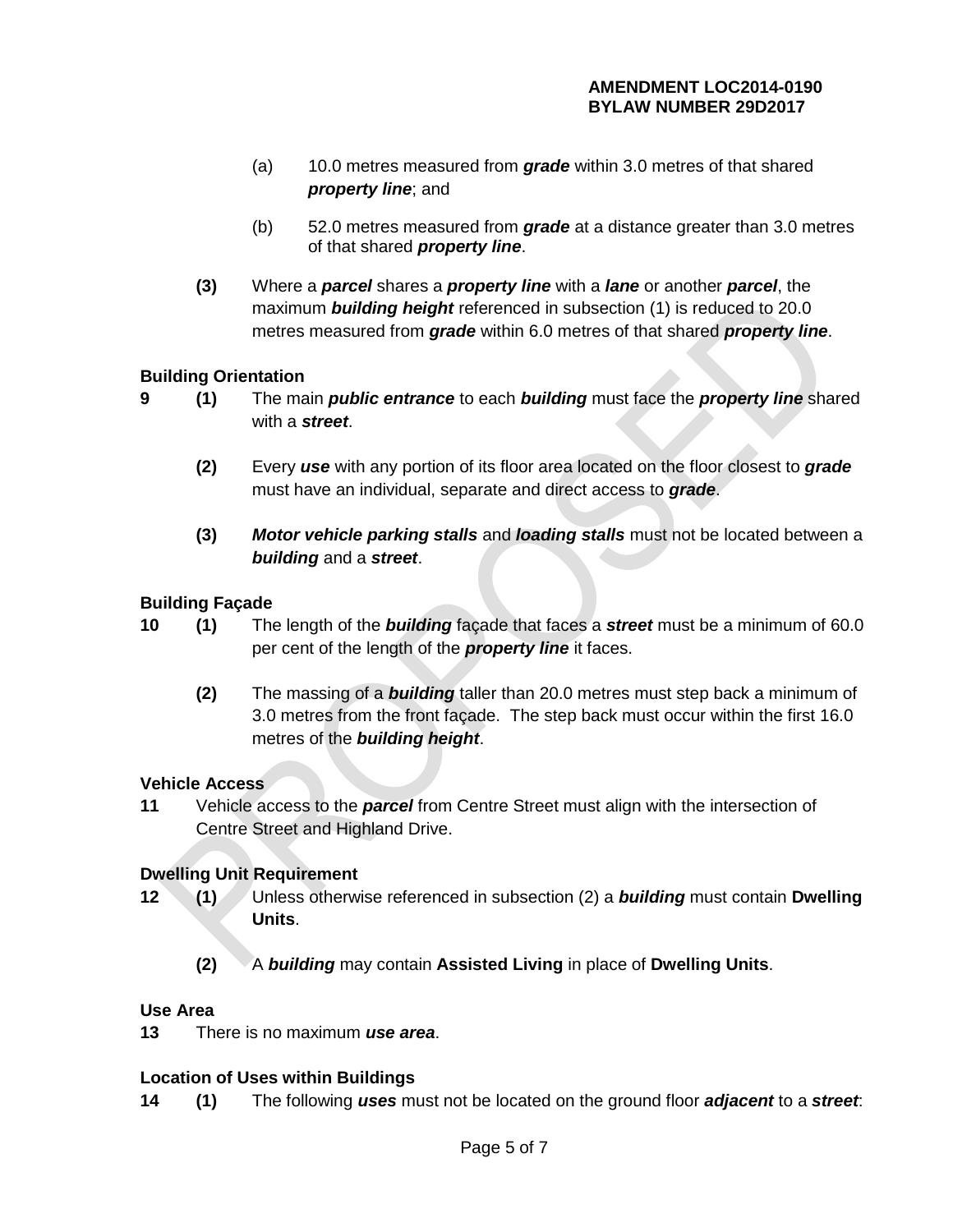- (a) **Assisted Living**;
- (b) **Catering Service – Minor**;
- (c) **Child Care Service**;
- (d) **Counselling Service**;
- (e) **Dwelling Unit**;
- (f) **Health Services Laboratory – With Clients**;
- (g) **Instructional Facility**;
- (h) **Live Work Unit**;
- (i) **Medical Clinic**;
- (j) **Office**;
- (k) **Place of Worship – Small**;
- (l) **Post-secondary Learning Institution**;
- (m) **Residential Care**;
- (n) **Social Organization**; and
- (o) **Veterinary Clinic**.
- **(2)** "Commercial Uses" and **Live Work Units**:
	- (a) may be located on the same floor as **Addiction Treatment**, **Assisted Living**, **Custodial Care**, **Dwelling Units** and **Residential Care**; and
	- (b) must not share an internal hallway with **Addiction Treatment**, **Assisted Living**, **Custodial Care**, **Dwelling Units** and **Residential Care**.
- **(3)** Where this section refers to "Commercial Uses", it refers to the *permitted uses* and *discretionary uses* of the Commercial – Corridor 1 (C-COR1) District of Bylaw 1P2007, other than **Addiction Treatment**, **Assisted Living**, **Custodial Care**, **Dwelling Units** and **Residential Care**.

#### **Front Setback Area**

- **15 (1)** The minimum *building setback* from a *property line* shared with a *street* is zero metres.
	- **(2)** The maximum *building setback* from a *property line* shared with a *street* is 6.0 metres.

#### **Rear Setback Area**

**16** The *rear setback area* must have a minimum depth of 3.0 metres.

#### **Side Setback Area**

**17** Where a *parcel* shares a *side property line* with: